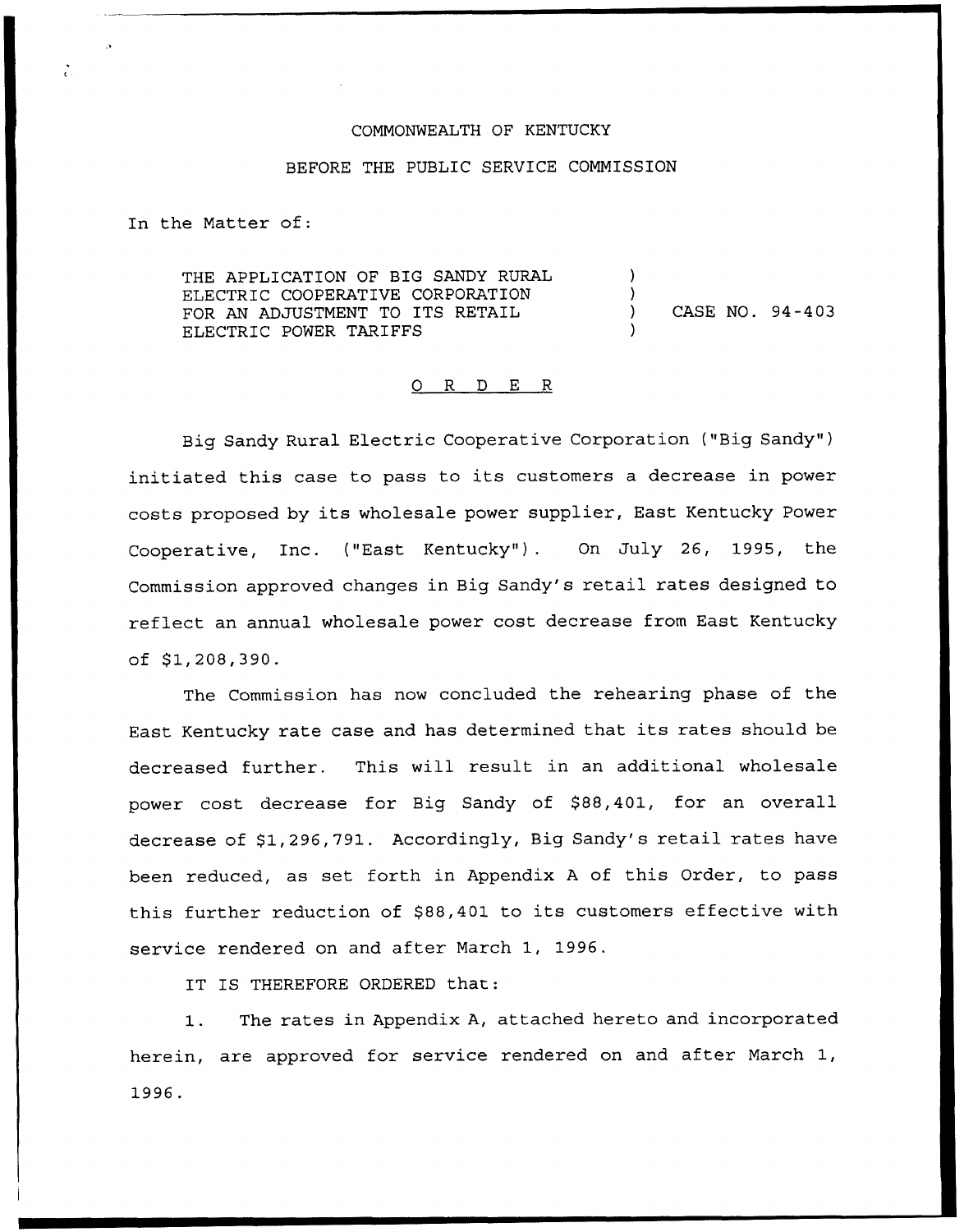2. Within <sup>20</sup> days of the date of this Order, Big Sandy shall file with the Commission revised tariff sheets setting out the rates approved herein.

Done at Frankfort, Kentucky this 28th day of February, 1996.

PUBLIC SERVICE COMMISSION

Chairman

Chairman

Commissione

ATTEST:

Executive Director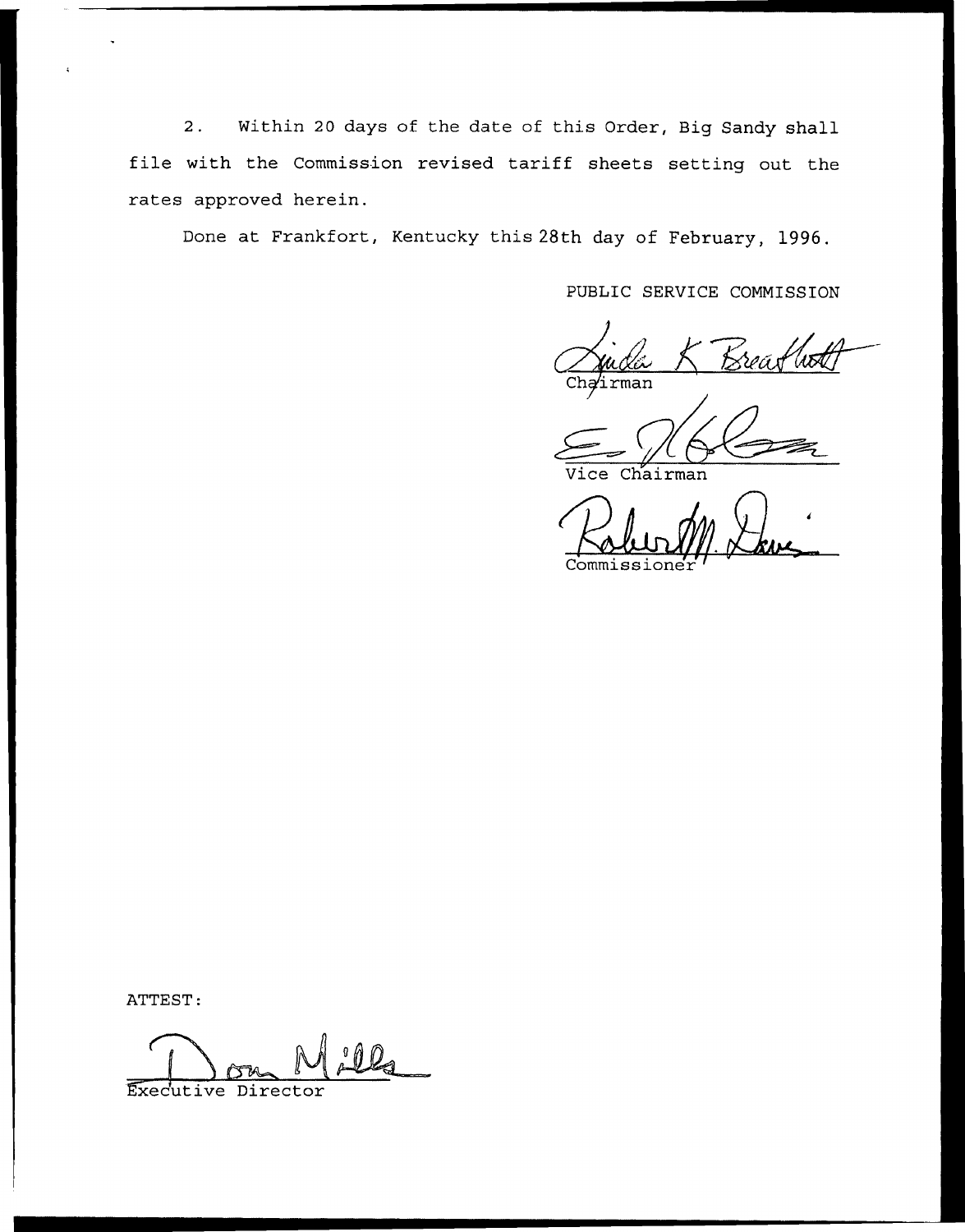### APPENDIX A

# APPENDIX TO AN ORDER OF THE KENTUCKY PUBLIC SERVICE COMMISSION IN CASE NO. 94 —403 DATED FEBRUARY 28, 1996

The following rates and charges are prescribed for the customers in the area served by Big Sandy Rural Electric Cooperative Corporation. All other rates and charges not specifically mentioned herein shall remain the same as those in effect under authority of this Commission prior to the effective date of this Order.

### SCHEDULE A-1 FARM AND HOME

#### Rate:

Energy Charge Off-Peak Energy Charge \$ .04978 Per KWH .02987 Per KWH

# SCHEDULE A-2 COMMERCIAL AND SMALL POWER

### Rate:

Energy Charge  $$.03589$  Per KWH

# SCHEDULE LP LARGE POWER SERVICE

#### Rate:

Energy Charge  $$.03475$  Per KWH

SCHEDULE LPR LARGE POWER RATE

# Rate:

Energy Charge  $$.03239$  Per KWH